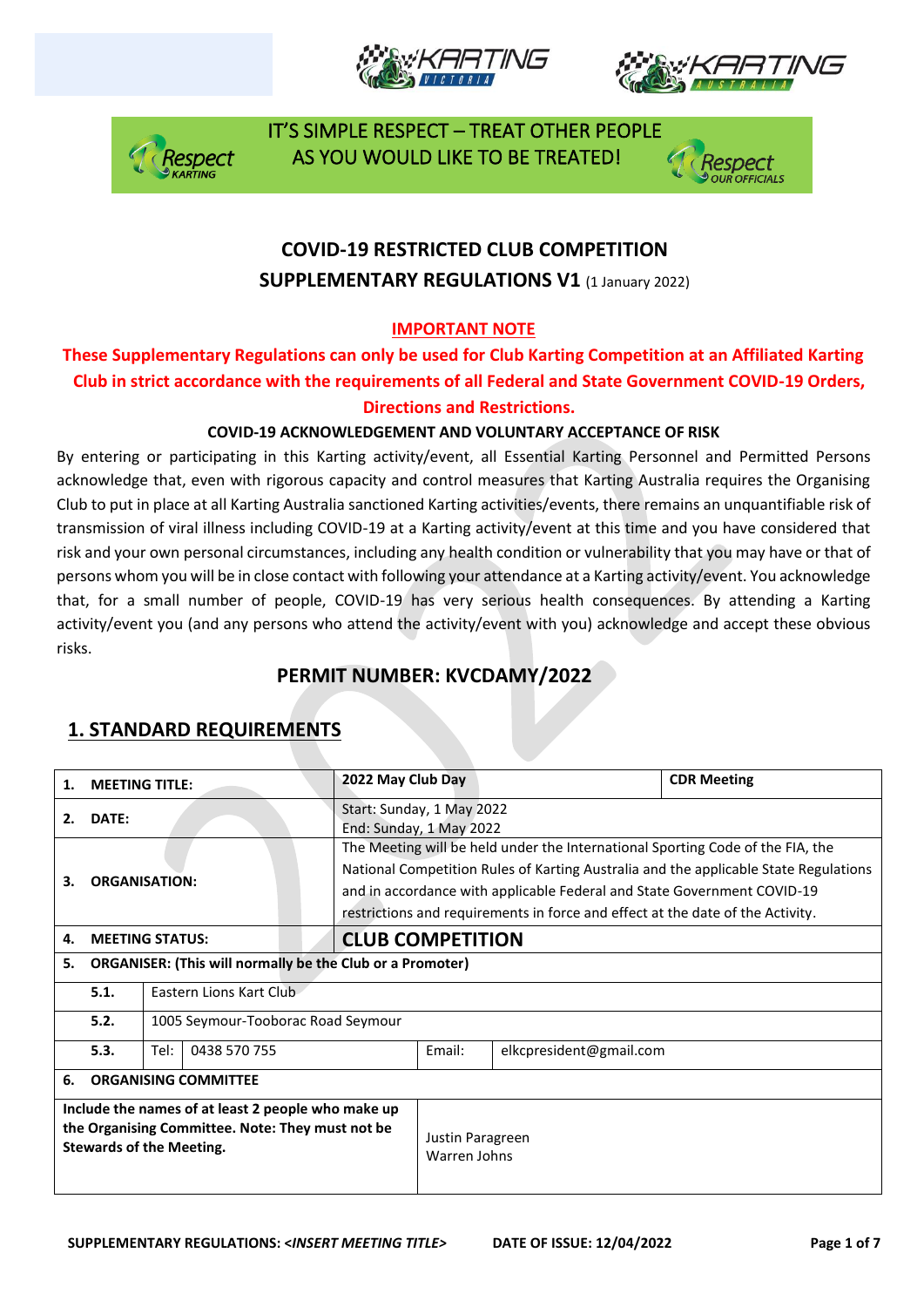







| 7. ESSENTIAL OFFICIALS (Ref: General Rules Chapter 7 Rule 4 - "Essential Officials") |                                                        |  |  |  |
|--------------------------------------------------------------------------------------|--------------------------------------------------------|--|--|--|
| <b>Stewards of The Meeting</b>                                                       | Sarge Wilson (Chief Steward) Russell Cherry Steve Pegg |  |  |  |
| Clerk of the Course                                                                  | Gail Cherry                                            |  |  |  |
|                                                                                      |                                                        |  |  |  |
| <b>Chief Scrutineer:</b>                                                             | Justin Paragreen                                       |  |  |  |
| Chief Timekeeper:                                                                    | Lorraine Cubbin                                        |  |  |  |
| <b>Emergency and Medical Services:</b>                                               | <b>Medical Edge</b>                                    |  |  |  |
| <b>OTHER OFFICIALS</b><br>8.                                                         |                                                        |  |  |  |
| <b>Assistant Clerk Of The Course:</b>                                                | Ross Harrod<br>Lisa Jones                              |  |  |  |
| Starter                                                                              | Leon Stewart                                           |  |  |  |
| <b>Scales Marshal</b>                                                                | Cherie Paragreen                                       |  |  |  |
| <b>Grid Marshal</b>                                                                  | Trevor Ansell Brian Huguenin                           |  |  |  |
| Secretary of the Meeting                                                             | Don Rossell                                            |  |  |  |
| Timekeeper                                                                           | Don Rossell                                            |  |  |  |
| 9. CIRCUIT DETAILS                                                                   |                                                        |  |  |  |
| <b>Circuit Name:</b>                                                                 | Hume International Raceway                             |  |  |  |
| <b>Circuit Address:</b>                                                              | 1005 Seymour-Tooborac Road Seymour                     |  |  |  |
| <b>Track Length:</b>                                                                 | 1064 Metres                                            |  |  |  |
| <b>Direction Of Racing:</b>                                                          | Anti Clockwise                                         |  |  |  |
| <b>Track Density:</b>                                                                | 40                                                     |  |  |  |
| <b>Notice Board:</b>                                                                 | Next to out grid                                       |  |  |  |
| <b>Stewards Office:</b>                                                              | Next to out grid                                       |  |  |  |
| <b>Mechanical Breakdown Lane:</b>                                                    | Will Not be in use at this Meeting.                    |  |  |  |
| Parc Fermé:                                                                          | Next to scales shed                                    |  |  |  |

#### **2. ADMINISTRATION**

| 1.  |                           | Anyone that holds a KA karting licence may compete at club events                        |
|-----|---------------------------|------------------------------------------------------------------------------------------|
| 2.  |                           | The Club must maintain a register of all permitted persons who enter the Circuit for the |
|     |                           | Event.                                                                                   |
| -3. |                           | The number of entries in the Event is strictly limited by Government Directions/Orders.  |
|     |                           | Pre-entry for the Event is essential. There will be NO ENTRIES ACCEPTED ON THE DAY.      |
| Δ.  | <b>COMPETITION GROUPS</b> | The Competition Groups listed below are permitted to compete at this Meeting.            |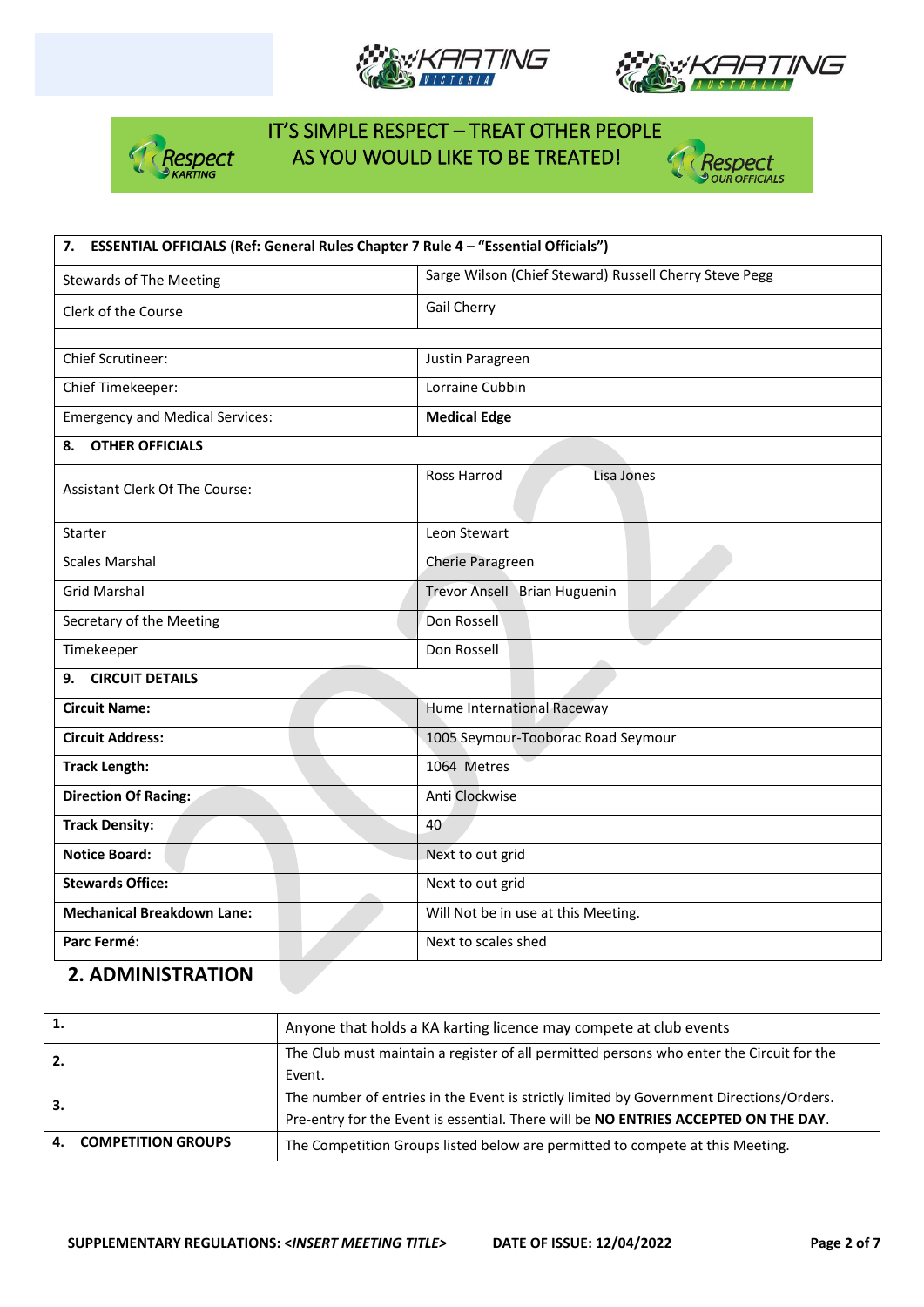







|                                                                                                                  |                                                                                       | Chapter 5 Rule 7 must be use                       |           | Competition Group names as listed in the 2022 Australian Karting Manual Competition Rules                                |  |  |  |
|------------------------------------------------------------------------------------------------------------------|---------------------------------------------------------------------------------------|----------------------------------------------------|-----------|--------------------------------------------------------------------------------------------------------------------------|--|--|--|
| <b>Competition Group</b>                                                                                         |                                                                                       | <b>Eligible Classes for each Competition Group</b> |           |                                                                                                                          |  |  |  |
| Cadet                                                                                                            | Cadet 9                                                                               | Cadet 12                                           | Cadet 4SS | <b>NOTE: Cadet 9 and Cadet 4SS MUST</b><br>be arranged behind Cadet 12.                                                  |  |  |  |
|                                                                                                                  | KA4                                                                                   |                                                    |           |                                                                                                                          |  |  |  |
| <b>Junior (Lower Performance)</b>                                                                                | Light                                                                                 |                                                    |           |                                                                                                                          |  |  |  |
|                                                                                                                  | Heavy                                                                                 |                                                    |           |                                                                                                                          |  |  |  |
| <b>Junior (Higher Performance)</b>                                                                               | KA3                                                                                   |                                                    |           |                                                                                                                          |  |  |  |
|                                                                                                                  | KA <sub>2</sub>                                                                       |                                                    |           |                                                                                                                          |  |  |  |
|                                                                                                                  | 4SS Senior                                                                            |                                                    |           |                                                                                                                          |  |  |  |
| <b>Senior 4 Stroke</b>                                                                                           | Light                                                                                 |                                                    |           |                                                                                                                          |  |  |  |
|                                                                                                                  | Medium                                                                                |                                                    |           |                                                                                                                          |  |  |  |
|                                                                                                                  | Heavy                                                                                 |                                                    |           |                                                                                                                          |  |  |  |
|                                                                                                                  |                                                                                       |                                                    |           | Victorian Combined                                                                                                       |  |  |  |
|                                                                                                                  |                                                                                       | KA3                                                |           | Light                                                                                                                    |  |  |  |
| <b>Senior (Lower Performance)</b>                                                                                |                                                                                       | Light                                              |           | Medium                                                                                                                   |  |  |  |
|                                                                                                                  |                                                                                       | Medium                                             |           | Heavy                                                                                                                    |  |  |  |
|                                                                                                                  |                                                                                       |                                                    |           | Masters                                                                                                                  |  |  |  |
|                                                                                                                  | <b>TaG 125</b>                                                                        | X30                                                |           |                                                                                                                          |  |  |  |
| <b>Senior TaG</b>                                                                                                | Light                                                                                 | Light                                              |           | KZ <sub>2</sub>                                                                                                          |  |  |  |
|                                                                                                                  | Heavy                                                                                 |                                                    |           |                                                                                                                          |  |  |  |
|                                                                                                                  |                                                                                       |                                                    |           |                                                                                                                          |  |  |  |
| $\bullet$<br>(2) groups.                                                                                         |                                                                                       |                                                    |           | Should any Competition Group reach 80% of the Track Density, the Classes in that Competition Group may be split into two |  |  |  |
| 5.<br><b>ENTRIES</b>                                                                                             |                                                                                       |                                                    |           |                                                                                                                          |  |  |  |
| 2.1 ENTRIES OPEN:                                                                                                | 12.00 pm 1/01/2022                                                                    |                                                    |           |                                                                                                                          |  |  |  |
| 2.2 ENTRIES CLOSE:                                                                                               | A minimum of one (1) day prior to the commencement of the Meeting 11.59 pm 28/04/2022 |                                                    |           |                                                                                                                          |  |  |  |
|                                                                                                                  | NO LATE ENTRIES ACCEPTED.                                                             |                                                    |           |                                                                                                                          |  |  |  |
| 2.4 ENTRIES CLOSE:<br>11.59 pm 28/04/2022                                                                        |                                                                                       |                                                    |           |                                                                                                                          |  |  |  |
| <b>ENTRY FEE</b><br>6.                                                                                           |                                                                                       |                                                    |           |                                                                                                                          |  |  |  |
| 3.1 The Entry Fee for each Competition Group at this Meeting including GST including the TDF levy is as follows: |                                                                                       |                                                    |           |                                                                                                                          |  |  |  |
| <b>Competition Group Name</b>                                                                                    | <b>Entry Fee</b>                                                                      |                                                    |           |                                                                                                                          |  |  |  |
|                                                                                                                  |                                                                                       |                                                    |           |                                                                                                                          |  |  |  |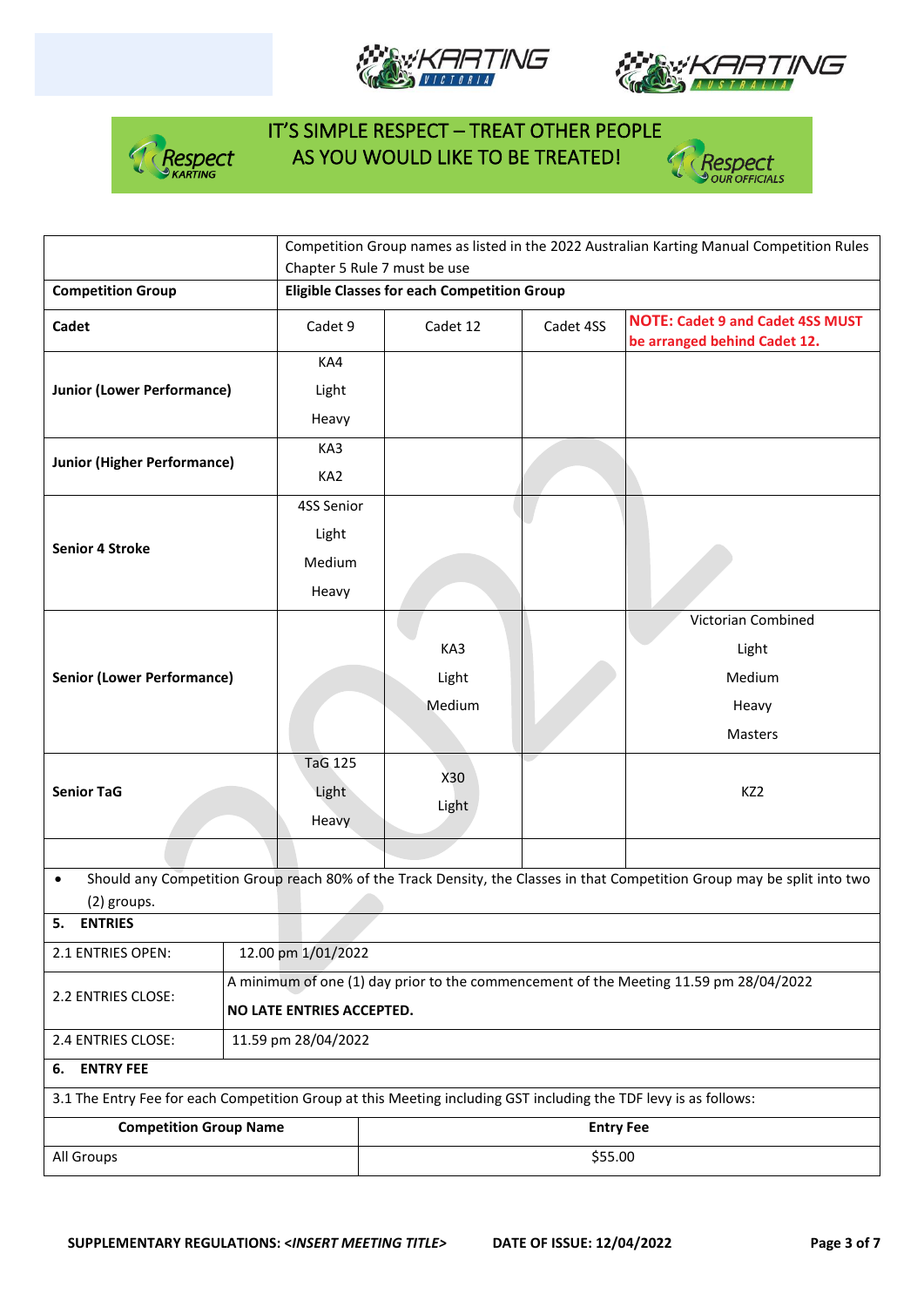







| <b>Cadet and Junior Groups</b>                                         | \$55.00                                                                                                                               |  |  |  |  |  |
|------------------------------------------------------------------------|---------------------------------------------------------------------------------------------------------------------------------------|--|--|--|--|--|
| Senior Groups                                                          | \$55.00                                                                                                                               |  |  |  |  |  |
| Second or Third Groups Entered                                         | \$35.00                                                                                                                               |  |  |  |  |  |
| <b>ENTRY PROCEDURE</b><br>7.                                           |                                                                                                                                       |  |  |  |  |  |
| 4.1 Each Entry for this Meeting must be made using the CMS as follows: |                                                                                                                                       |  |  |  |  |  |
| Log on to your driver information via http://www.karting.net.au/<br>٠  |                                                                                                                                       |  |  |  |  |  |
| Click on the licence and entries icon (top centre of the screen)<br>٠  |                                                                                                                                       |  |  |  |  |  |
| Click on the "Enter a Race Meeting" icon<br>٠                          |                                                                                                                                       |  |  |  |  |  |
| Enter your log on details<br>٠                                         |                                                                                                                                       |  |  |  |  |  |
| Under 'My Details' functions, choose 'Pre Enter Race Meeting'          |                                                                                                                                       |  |  |  |  |  |
| Choose the State in which the Meeting is being held                    |                                                                                                                                       |  |  |  |  |  |
|                                                                        | Choose the Club who is the Organiser of the Meeting                                                                                   |  |  |  |  |  |
| 4.2 Payment of the Entry Fee can be made as follows:                   |                                                                                                                                       |  |  |  |  |  |
| Credit card Payments can be made via CMS using SecurePay ONLY          |                                                                                                                                       |  |  |  |  |  |
| <b>MINIMUM ENTRIES</b><br>8.                                           |                                                                                                                                       |  |  |  |  |  |
|                                                                        | 5.1 4 is the minimum number of pre-entries which must be received for each Competition Group.                                         |  |  |  |  |  |
|                                                                        | 5.2 If insufficient entries are received for a Competition Group to form in its own right, the Competition Group must be consolidated |  |  |  |  |  |
| in accordance with the Competition Rules Chapter $1 -$ Rule 9.         |                                                                                                                                       |  |  |  |  |  |
| <b>BRING A MATE SESSION</b><br>9.                                      |                                                                                                                                       |  |  |  |  |  |
| 6.1 A "Bring a Mate" session Will Not be conducted at this Meeting.    |                                                                                                                                       |  |  |  |  |  |
| <b>10. TEAMS COMPETITION</b>                                           |                                                                                                                                       |  |  |  |  |  |
| 7.1 Teams Competition Will Not be conducted at this Meeting.           |                                                                                                                                       |  |  |  |  |  |
|                                                                        |                                                                                                                                       |  |  |  |  |  |

### **3. SPECIFIC COVID-19 RESTRICTION AND MITIGATION REQUIREMENTS**

**COVIDSafe ACTION PLAN** (When required at law)

The Club has completed a COVIDSafe Action Plan and submitted it to the relevant State Government Department. All actions identified as being required to be done to create a COVIDSafe Event and Club facility must be carried out prior to and during the Event. **1. PERMITTED AND NON-PERMITTED PERSONS**

| 1.   | PERMITTED AND NON-PERMITTED PERSONS                                                                                                                                                                                                          |
|------|----------------------------------------------------------------------------------------------------------------------------------------------------------------------------------------------------------------------------------------------|
| 1.1. | No person who has symptoms consistent with COVID-19 (this includes any fever, respiratory<br>symptoms, shortness of breath, sore throat, cough, lack of smell or fatigue) is permitted to attend<br>the Circuit or participate in the Event. |
| 1.2. | Any person who starts to feel unwell or to exhibit symptoms of COVID-19 during the Event must<br>immediately avoid contact with all persons at the Circuit and MUST IMMEDIATELY LEAVE the<br>Circuit.                                        |
|      |                                                                                                                                                                                                                                              |
| 2.   | Note - The number chosen in 2.1 must not exceed the maximum number of people permitted to gather under State<br><b>Public Health Authority Orders/Directions/Regulations.</b><br>SOCIAL DISTANCING AND DENSITY REQUIRMENTS                   |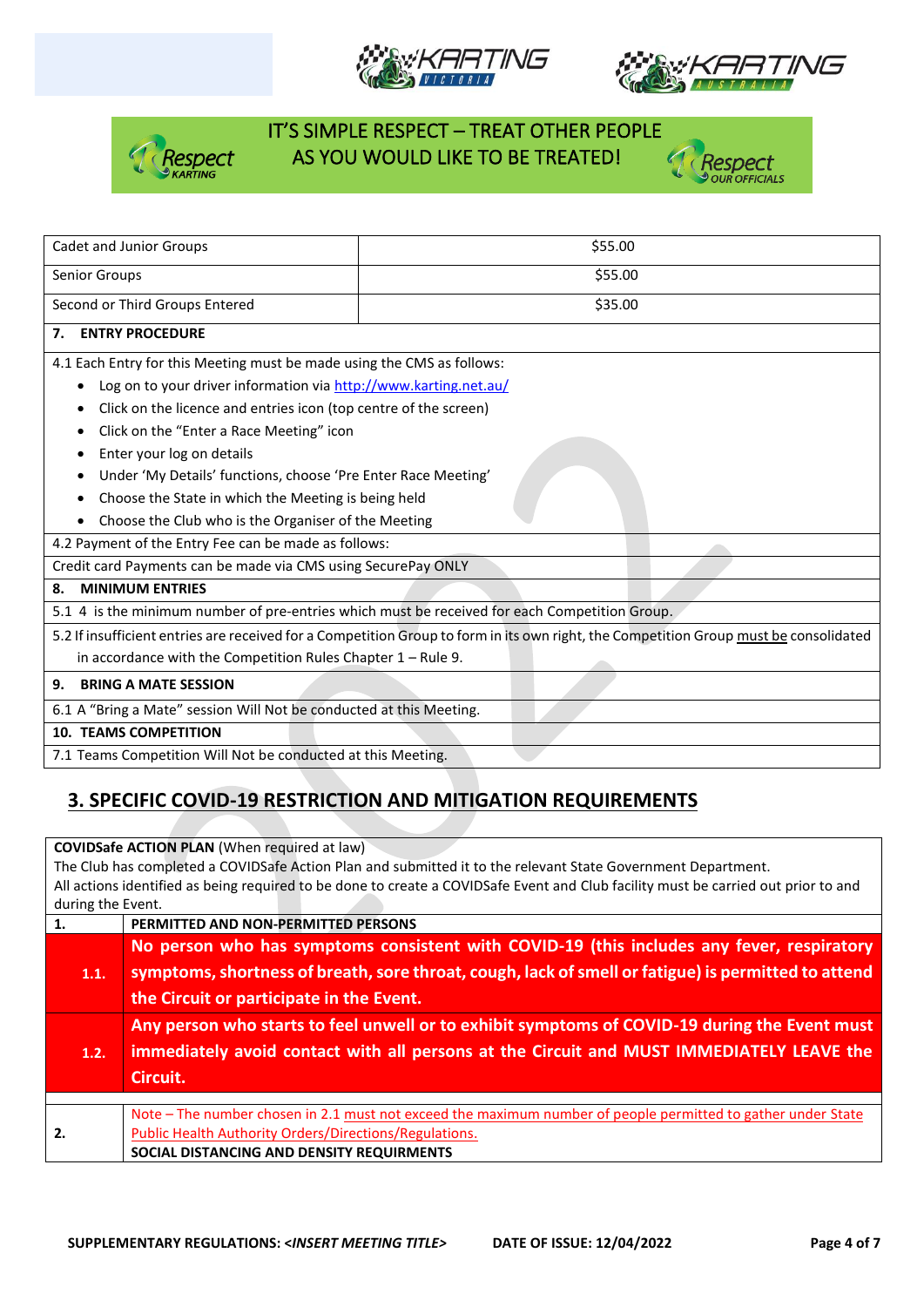







| 2.1. | Essential Karting Personnel and Permitted Persons are not permitted to gather in groups greater than 10 while in          |
|------|---------------------------------------------------------------------------------------------------------------------------|
|      |                                                                                                                           |
|      | attendance at the Event. (Delete if no limit on Group size by the State Government required)                              |
| 2.2. | Government prescribed Social Distancing measures must always be observed.                                                 |
| 2.3. | The use by Permitted Persons of any indoor facilities is strictly limited by the Density Quotient of the room as included |
|      | in the Club's COVIDSafe Action Plan.                                                                                      |
| 2.4. | Food service provided at the Event must fully comply with all State Public Health<br>Authority                            |
|      | Orders/Directions/Regulations.                                                                                            |
|      | Hand Hygiene must be available at all food service outlets.<br>$\bullet$                                                  |
|      | Regular cleaning in accordance with the Club's COVIDSafe Action Plan MUST be carried out throughout the Event.            |
|      |                                                                                                                           |
| 3.   | <b>Check In Requirements</b>                                                                                              |
|      | All Attendees MUST complete and submit the Karting Australia COVID-19 Declaration, or the compulsory State                |
| 3.1  | Government issued QR Code Check-In (delete which is not relevant) upon arrival at the venue if required by the            |
|      | <b>State or Federal Government.</b>                                                                                       |
|      |                                                                                                                           |
| 4.   | HYGIENE FACILITIES - TOILET/WASHROOM FACILITIES and HAND SANITISER                                                        |
| 4.1  | The Club is required to provide facilities to ensure general and sensible hygiene practices are maintained.               |
| 4.2  | Toilet and washroom facilities at the Circuit must be open and available for use.                                         |
|      | Washroom facilities must be properly equipped with liquid soap, running water and either air hand driers or paper         |
|      | towels.                                                                                                                   |
| 4.3  | The toilets and washroom facilities must be cleaned at least once during the day or as otherwise required in              |
|      | accordance with the Club's COVIDSafe Action Plan                                                                          |
|      |                                                                                                                           |
|      | It is strongly recommended that Essential Karting Personnel and Permitted Persons bring their own supply of hand          |
| 4.4  | sanitiser for use in accordance with government recommendations in addition to hand sanitiser that is supplied by the     |
|      | Club.                                                                                                                     |

### **4. COMPETITION**

| <b>FORMAT OF RACING - CLUB COMPETITION GROUPS</b><br>1. |                                                                              |                                                                                                              |        |                                                                                      |                                                                                                     |        |  |
|---------------------------------------------------------|------------------------------------------------------------------------------|--------------------------------------------------------------------------------------------------------------|--------|--------------------------------------------------------------------------------------|-----------------------------------------------------------------------------------------------------|--------|--|
| 1.1                                                     |                                                                              | No practice                                                                                                  |        |                                                                                      |                                                                                                     |        |  |
| 1.2                                                     | Qualifying                                                                   |                                                                                                              |        |                                                                                      | There Will be Timed Qualifying at this Event. There will be one (1) Qualifying session of 6 minutes |        |  |
|                                                         |                                                                              | If Timed Qualifying occurs (Order of Karts on the grid must be random - no high/low numbers)                 |        |                                                                                      |                                                                                                     |        |  |
| 1.3                                                     | <b>Heats &amp; Final</b>                                                     | The system of gridding will be in accordance with State Regulations - Club Competition Format 2              |        |                                                                                      |                                                                                                     |        |  |
| <b>DISTANCES</b><br>2.                                  |                                                                              |                                                                                                              |        |                                                                                      |                                                                                                     |        |  |
| Heat 1                                                  |                                                                              | 6 Laps                                                                                                       | Heat 2 | 6 Laps                                                                               | Heat 3                                                                                              | 6 Laps |  |
|                                                         |                                                                              |                                                                                                              | Final  | 8 Laps                                                                               |                                                                                                     |        |  |
| 3.<br><b>ACCESS TO CIRCUIT</b>                          |                                                                              |                                                                                                              |        |                                                                                      |                                                                                                     |        |  |
| 3.1                                                     | Competitors will be permitted to enter the Circuit from 7.00 am on 1/05/2022 |                                                                                                              |        |                                                                                      |                                                                                                     |        |  |
| <b>DRIVERS BRIEFING</b><br>4.                           |                                                                              |                                                                                                              |        |                                                                                      |                                                                                                     |        |  |
| 4.1                                                     |                                                                              | Drivers Briefing notes will be advised in an electronic format OR over the PA system to all Competitors. Any |        |                                                                                      |                                                                                                     |        |  |
|                                                         |                                                                              |                                                                                                              |        | questions should be directed to the Chief Steward prior to the start of Competition. |                                                                                                     |        |  |
| <b>SCRUTINEERING</b><br>5.                              |                                                                              |                                                                                                              |        |                                                                                      |                                                                                                     |        |  |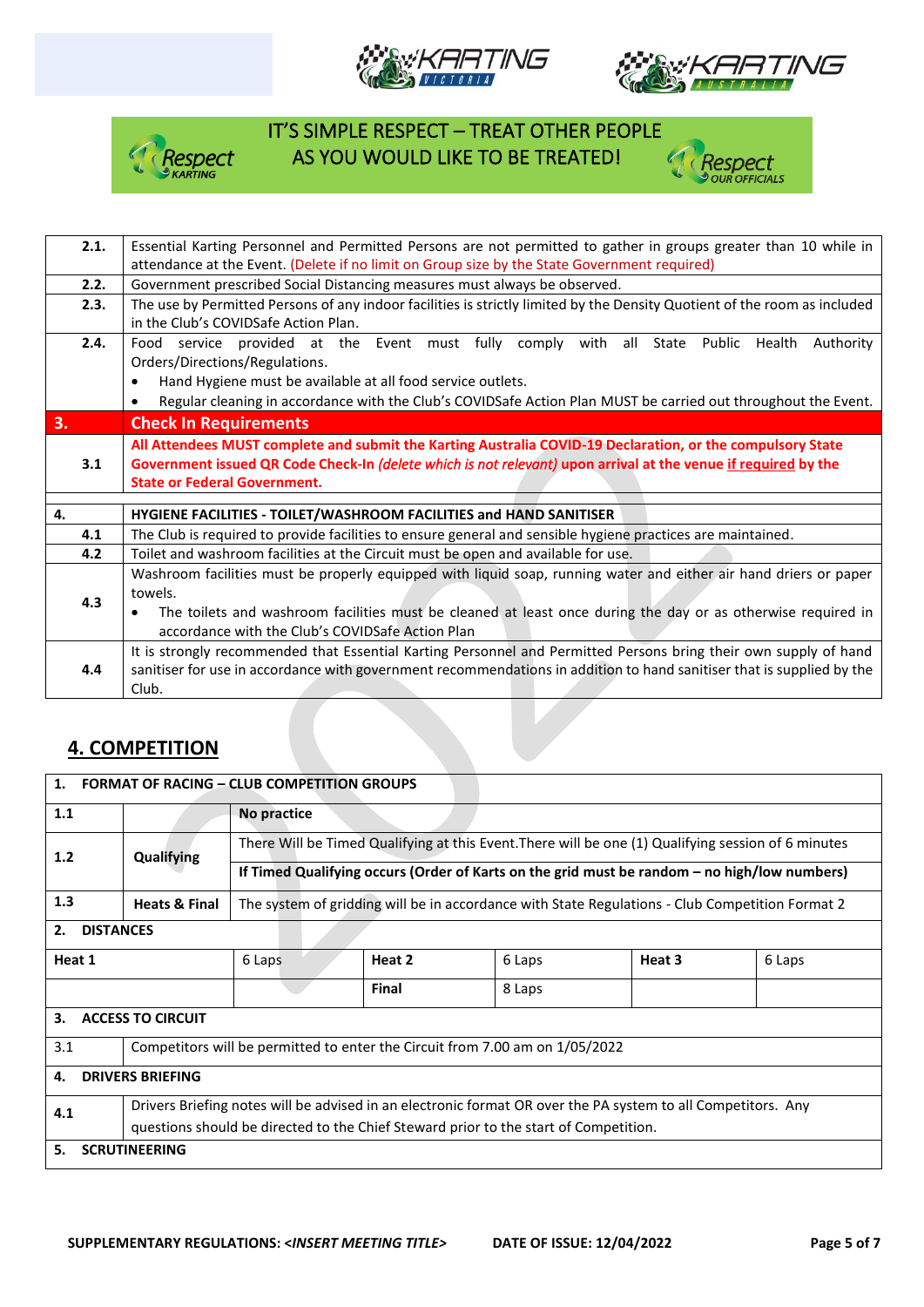







|                        | All Competitors will be required to complete an electronic Scrutineering Form (Insert the link to the Scrutineering |                          |  |  |  |  |
|------------------------|---------------------------------------------------------------------------------------------------------------------|--------------------------|--|--|--|--|
| 5.1                    | Form provided by KA) via a URL https://kartingaustralia.wufoo.com/forms/ka-scrutineering-record-                    |                          |  |  |  |  |
|                        | puckapunyal/                                                                                                        |                          |  |  |  |  |
| 5.2                    | This form will be submitted to the Race Secretary in an electronic format.                                          |                          |  |  |  |  |
| 6. FUEL                |                                                                                                                     |                          |  |  |  |  |
| 6.1                    | PULP and E10 PULP are the only fuels permitted to be used at this Meeting.                                          |                          |  |  |  |  |
| 6.2                    | Control Fuel Will Not be used at this Meeting.                                                                      |                          |  |  |  |  |
| 7.<br><b>TIMETABLE</b> |                                                                                                                     |                          |  |  |  |  |
| 7.1                    | Sunday 1/05/2022                                                                                                    |                          |  |  |  |  |
|                        | <b>TIME</b>                                                                                                         | <b>ACTIVITY</b>          |  |  |  |  |
| a)                     | 7.00 am                                                                                                             | Gates open               |  |  |  |  |
| b)                     | 7.00 am                                                                                                             | Canteen opens            |  |  |  |  |
| c)                     | 7.40 am                                                                                                             | Drivers Briefing over PA |  |  |  |  |
| d)                     | 8.00 am                                                                                                             | Qualifying               |  |  |  |  |
| e)                     | <b>After Qualifying</b><br>Racing                                                                                   |                          |  |  |  |  |
| 8.                     | <b>TROPHIES AND PRIZES</b>                                                                                          |                          |  |  |  |  |
| 8.1                    | The Distribution of prizes will be as per 2022 Australian Karting Manual General Rules Chapter 1 Rule 2             |                          |  |  |  |  |
|                        | Trophies will be awarded for 1st, 2nd and 3rd in each class that competes. 0 points system. All points for trophies |                          |  |  |  |  |
| 8.2                    | There will be a gathering for a Presentation of Trophies and Prizes at the end of Competitio0n in accordance with   |                          |  |  |  |  |
|                        | <b>Government Restrictions</b>                                                                                      |                          |  |  |  |  |

#### **4. CIRCUIT SPECIFIC REQUIREMENTS**

| 1.   | <b>PADDOCK ALLOCATION</b>                                                                                           |
|------|---------------------------------------------------------------------------------------------------------------------|
|      | Paddock allocation Will Not will occur for the Meeting                                                              |
| 2.   | <b>MEDICAL SERVICES</b>                                                                                             |
| 2.1. | Any Medical assistance that is required outside of the operating hours when Kart's are not on the Race Track please |
|      | contact 000. The address to give to the Emergency Services is:                                                      |
|      | Seymour                                                                                                             |
|      | Hume International Raceway                                                                                          |
|      | 1005 Seymour-Tooborac Road Seymour                                                                                  |
| 3.   | <b>KART RETRIEVAL</b>                                                                                               |
| 3.1. | Pit Crew with trolleys Will Not be given access to the Circuit during Qualifying and Racing.                        |
| 3.2. | Retrieval of Karts is at the discretion of the Clerk of the Course                                                  |
|      |                                                                                                                     |